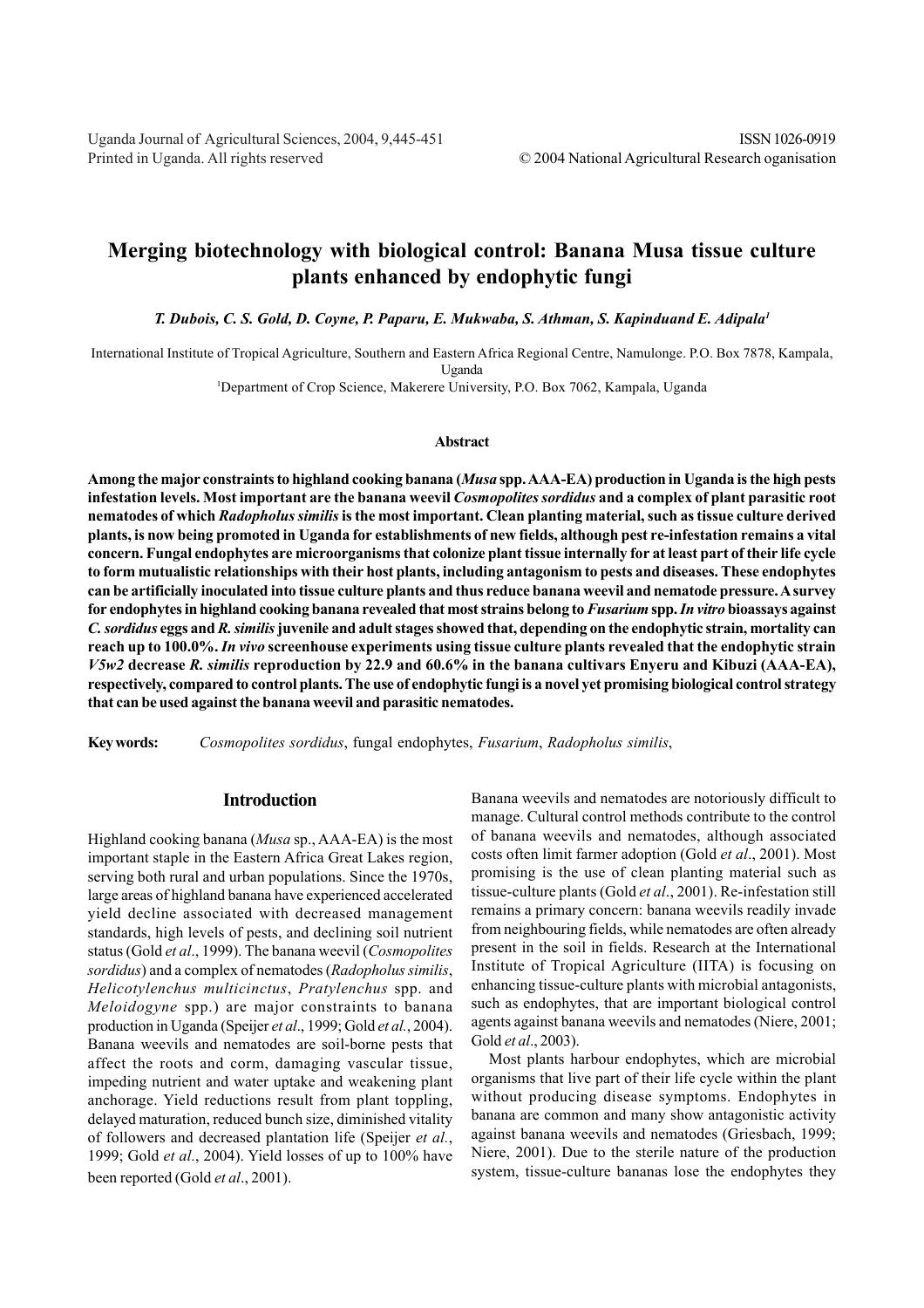are naturally associated with (Pereira *et al.*, 1999). By reintroducing these endophytes into the sterile plant, natural plant health will be restored before the plants are transferred to farmers.

Schuster *et al*. (1995) isolated a number of fungal endophyte strains from healthy banana roots and corms from the major banana growing regions in Uganda Similarly, Griesbach (1999) isolated 200 fungal endophyte strains from Ugandan banana roots and corms. Most of the strains were identified as *Fusarium* spp. Some of these strains might be effective against both *C. sordidus* and *R. similis*. When artificially inoculated into tissue culture plants, *Fusarium* endophytes might therefore constitute a single means for biocontrol of both pests.

The purpose of this study was to test the efficacy of some of these strains against both *C. sordidus* eggs and vermiform *R. similis* stages (males, females and juveniles) in laboratory bioassays. Strain *V5w2*, the strain with the highest activity against *C. sordidus* and *R. similis*, was then inoculated into tissue-culture banana (*Musa*) plants and further tested in a screenhouse. Endophyte-enhanced tissueculture plants belonging to three different cultivars (Enyeru AAA-EA, Kibuzi AAA-EA and Kayinja ABB) and containing strain *V5w2* were tested in screenhouse experiments to test their effect on two different population densities of *R. similis*.

#### **Material and methods**

## *Location of experiments, and source of endophyte strains, C. sordidus, R. similis and banana plants*

All experiments were carried out at the IITA Research Station at Sendusu-Namulonge, Uganda. Adult banana weevils were trapped using banana pseudostem traps. A colony of *R. similis* is being maintained by multiplication on carrot discs in the laboratory according to Speijer and De Waele (1997). Banana plants were micropropagated from sword suckers in tissue culture using standard shoot-tip culture protocols for banana as outlined by Vuylsteke (1998). All endophyte strains were originally isolated from root and corm tissues of East African highland banana in Uganda (Schuster et al., 1995; Griesbach 1999) and are being preserved in soil tubes at 5°C at the Station (Table 1).

#### *C. sordidus* **bioassays**

Two *in vitro* bioassays were carried out to test the effect of 15 fungal endophytes on banana weevil eggs. Each bioassay used a different banana weevil population and was made up of four separate experiments carried out in four weeks. In each bioassay, each treatment consisted of two petri dishes containing weevil eggs. In each bioassay, the same fungal endophyte strains were tested except strain *Kib5.1o* (only tested in the first bioassay) and strain *Emb2.4o* (only tested in the second bioassay).

For each strain, small quantities of soil containing fungus from soil tubes was sprinkled on fresh synthetic nutrient agar medium (SNA) (1 g  $KH_2PO_4$ , 1 g  $KNO_3$ , 0.5 g MgSO4 7H2 O, 0.5 g KCl, 0.2 g glucose, 0.2 g sucrose, 0.6 ml NaOH (1 M), 13.2 g agar in 1000 ml distilled water) in 85 mm diameter petri dishes and incubated in the laboratory at room temperature ( $\pm 25^{\circ}$ C) with a photoperiod of  $\pm 12$ : 12 L: D hrs for 7-10 days to allow them sporulate. For each strain, 4 blocks of SNA  $(\pm 0.5 \text{ cm}^3)$  containing spores and mycelia were inoculated into 100 ml sterile potato dextrose broth medium (PDB) (12 g potato dextrose broth in 1000 ml distilled water) in a 250 ml erlenmeyer flask and the medium was incubated for 7 days. Erlenmeyer flasks containing autoclaved (121°C for 15 min) PDB yielded the control treatments and were not inoculated. During incubation, the flasks were shaken once daily to ensure even spore growth. A fungal spore suspension was obtained by filtering the fungal slurry through a 1 mm diameter sieve into a 500 ml sterile beaker. Spore densities were subsequently determined using a hemacytometer under a light microscope. For each strain, spore concentration was adjusted to 1.50-  $1.75 \times 10^6$  spores ml<sup>-1</sup>.

A freshly harvested corm from a sucker (Enyeru or Kibuzi, AAA-EA) was pared and placed in a 5 L bucket. About 50 banana weevils (males and females in unknown proportions) were then placed on the corm and the bucket lid sealed with masking tape. For each experiment, four buckets were set up. After 24 hrs the corms were removed and the eggs extracted by paring the outer layer of the pseudostem base and the cortex using a kitchen knife. The eggs were taken to the laboratory and sterilized in a laminar flow cabinet by dipping in 75% EtOH for 2 min and rinsing thrice in sterile distilled water.

While working in the laminar flow cabinet, sterile filter papers were placed in sterile 90 mm diameter petri dishes and each filter paper was moistened with  $\pm 1$  ml sterile distilled water. Banana weevil eggs were then placed on the moistened filter paper, using 20 and 15 banana weevil eggs per petri dish for the first and second bioassay, respectively. A 5 µl drop of spore suspension or sterile PDB was added onto each weevil egg using a sterile pipette tip, after which the petri dishes were sealed with parafilm. Of the eggs that failed to hatch after 10 days, those that were discolored and/or colonized by fungal growth were considered to be dead while those that appeared creamy in color were considered alive (Griesbach, 1999).

#### *R. similis* **bioassays**

Culture filtrates of nine endophyte strains were evaluated for their effect on *R. similis* mortality in three bioassays. Strains were grown for two weeks in banana corm broth. Corm tissue was obtained from banana suckers (Enyeru) and the broth was prepared by boiling 500 g of corm tissue in 1 L tap water until soft. The mixture was filtered through cheesecloth. The resulting filtrate was topped with distilled water to 1 L, dispensed into 250 mm erlenmeyer flasks, and autoclaved.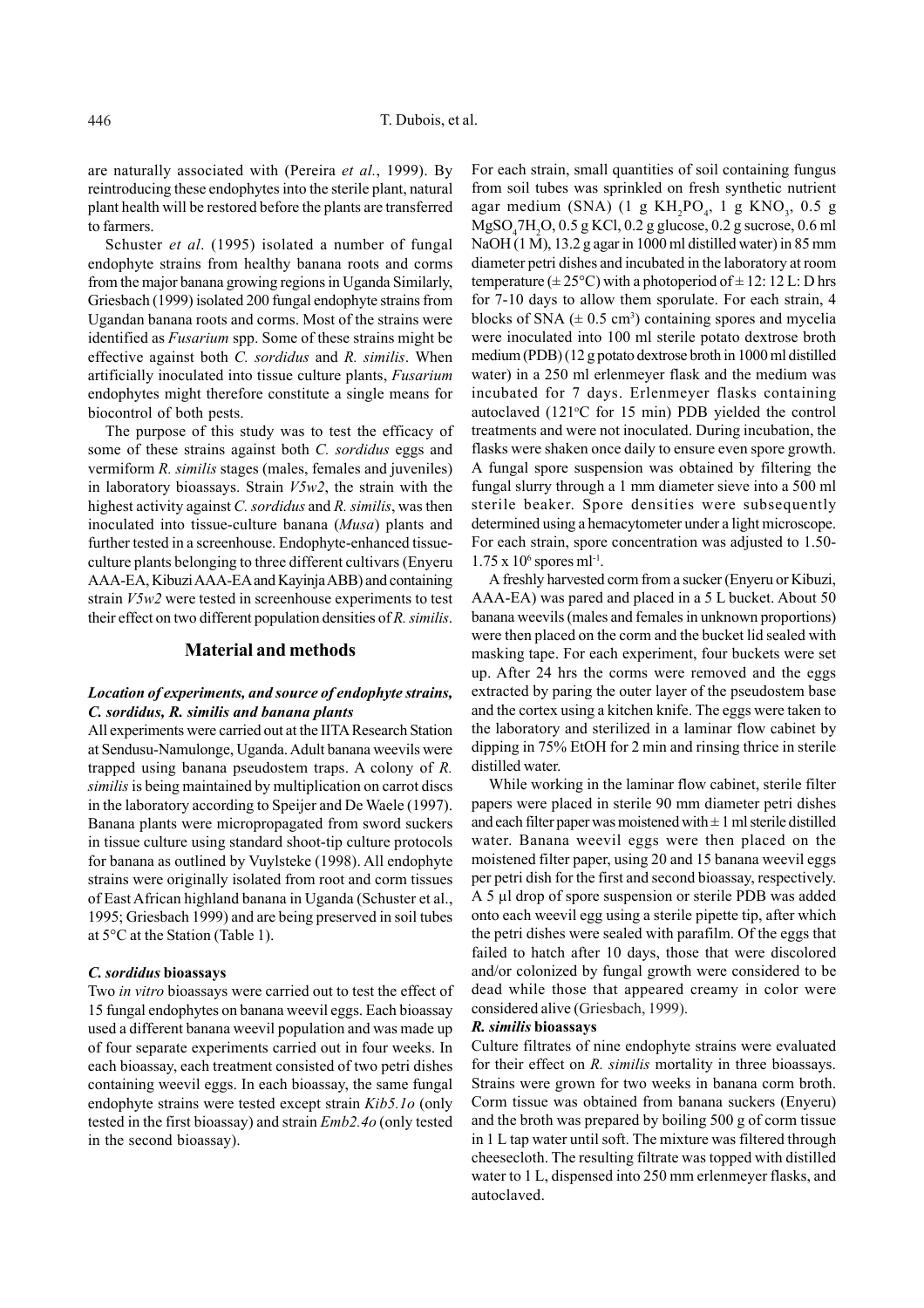| <b>Strains</b> | <b>Species</b>                          | Origin | Original cultivar |
|----------------|-----------------------------------------|--------|-------------------|
| Emb2.40        | Fusarium oxysporum                      | Corm   | Embiire (AAA-EA)  |
| Env7.41        | <i>Fusarium</i> sp.                     | Corm   | Enyeru (AAA-EA)   |
| Eny7.11o       | <i>Fusarium oxysporum</i>               | Corm   | Enyeru (AAA-EA)   |
| $Kib4.4\sigma$ | Fusarium solani                         | Corm   | Kibuzi (AAA-EA)   |
| $Kib5$ lo      | <i>Fusarium</i> sp.                     | Corm   | Kibuzi (AAA-EA)   |
| Enyl.31i       | Fusarium oxysporum                      | Corm   | Enyeru (AAA-EA)   |
| Env7.42        | <i>Fusarium</i> cf. <i>concentricum</i> | Corm   | Enyeru (AAA-EA)   |
| Vlw7           | <i>Fusarium oxysporum</i>               | Root   | Unknown AAA-EA    |
| V4w4           | <i>Fusarium oxysporum</i>               | Root   | Unknown AAA-EA    |
| III3w3         | Fusarium oxysporum                      | Root   | Unknown AAA-EA    |
| III4wI         | <i>Fusarium oxysporum</i>               | Root   | Unknown AAA-EA    |
| V2w2           | Fusarium oxysporum                      | Root   | Unknown AAA-EA    |
| V4w5           | <i>Fusarium oxysporum</i>               | Root   | Unknown AAA-EA    |
| V5w2           | Fusarium oxysporum                      | Root   | Unknown AAA-EA    |

**Table 1. The identity of fungal endophyte strains used in bioassays against banana weevil**  *Cosmopolites sordidus***) eggs and** *Radopholus similis***, and in screenhouse experiments against** *R. similes*

Adopted from Griesbach (1999) and Niere (2001).

The broth was allowed to cool and inoculated with agar discs of the different strains according to the method described above. Flasks were shaken every day to disperse spores throughout the broth. Culture filtrates were obtained by centrifugation (10000 rpm for 15 min) and vacuum filtration. Un-inoculated broth served as a negative control. To remove the effect of pH among treatments, an additional control was incorporated in which the pH was adjusted to the same pH level as the broth containing the fungal strains. A nematode suspension (100 nematodes ml-1 of mixed stages) in 0.1 ml sterile distilled water was added to 1 ml of undiluted culture filtrate in sterile 30 mm diameter petri dishes. Uninoculated broth served as the control treatment. Three petri dishes were used per treatment. Mortality was determined by rinsing nematodes after 24 hr with sterile distilled water and incubating them for an additional 24 hr. Nematodes that did not move after probing with a fine needle were recorded as dead.

# *Effect of three different banana tissue culture cultivars enhanced with strain V5w2 on two different population densities of R. similis*

Three screenhouse experiments were carried out, each containing 28 tissue culture plants of each of three cultivars (Kayinja (AB), Enyeru and Kibuzi). The 28 plants per cultivar were divided into two groups of 14 plants each. Plants of one group per cultivar were inoculated with the fungal strain *V5w2* whereas the plants in the second group were dipped in pure PDB to serve as controls. Each group of 28 plants was inoculated with two different nematode densities (low or high).

A fungal spore suspension of strain *V5w2* of 1.5-1.75 x 106 spores ml<sup>-1</sup> in sterile water was prepared as described above. Plants were inoculated as follows. The roots were washed free of the modified MS medium and cut back to  $\pm 2$  cm in length. Plants treated with endophytes were dipped in the spore suspensions for a period of 2 hr. Control plants were dipped in PDB medium. The inoculated plants were potted in 150 ml plastic cups having four holes at the bottom and containing about 150 ml of steam-sterilized soil. The cups were placed on trays in a humidity chamber in a screen house at  $\pm$  27°C. After 4 weeks, plants were transplanted into 350 ml polythene bags containing  $\pm 3$  l of steam-sterilized soil in the screenhouse and watered daily. Two different nematode suspensions were prepared, containing 200 *R.similis* ml<sup>-1</sup> or 100 *R*. *similis* ml-1. The plants were inoculated with *R. similis* 42 days after fungus inoculation by pipetting the nematode suspension into the soil through holes punched in the soil close to the roots using a sterile pointed nail.

Plants were uprooted on day 41, 53 and 48 after nematode inoculation for experiment 1, 2 and 3, respectively. After the roots were washed to remove soil, the number of intact and dead roots per plant was recorded and the fresh root weights determined using a digital weighing balance. Root necrosis was scored according to the method described in Speijer and Gold (1996). Roots were randomly selected per plant and 2.5 g was chopped into small pieces and macerated in a kitchen blender. The macerated suspension was poured through a 200 mm sieve and the suspension recovered in a plastic dish positioned below the sieve. The whole set up was allowed to stand for 24 hrs after which the contents of the dishes were rinsed with tap water into 100 ml glass jars. After the nematodes had settled, the volumes of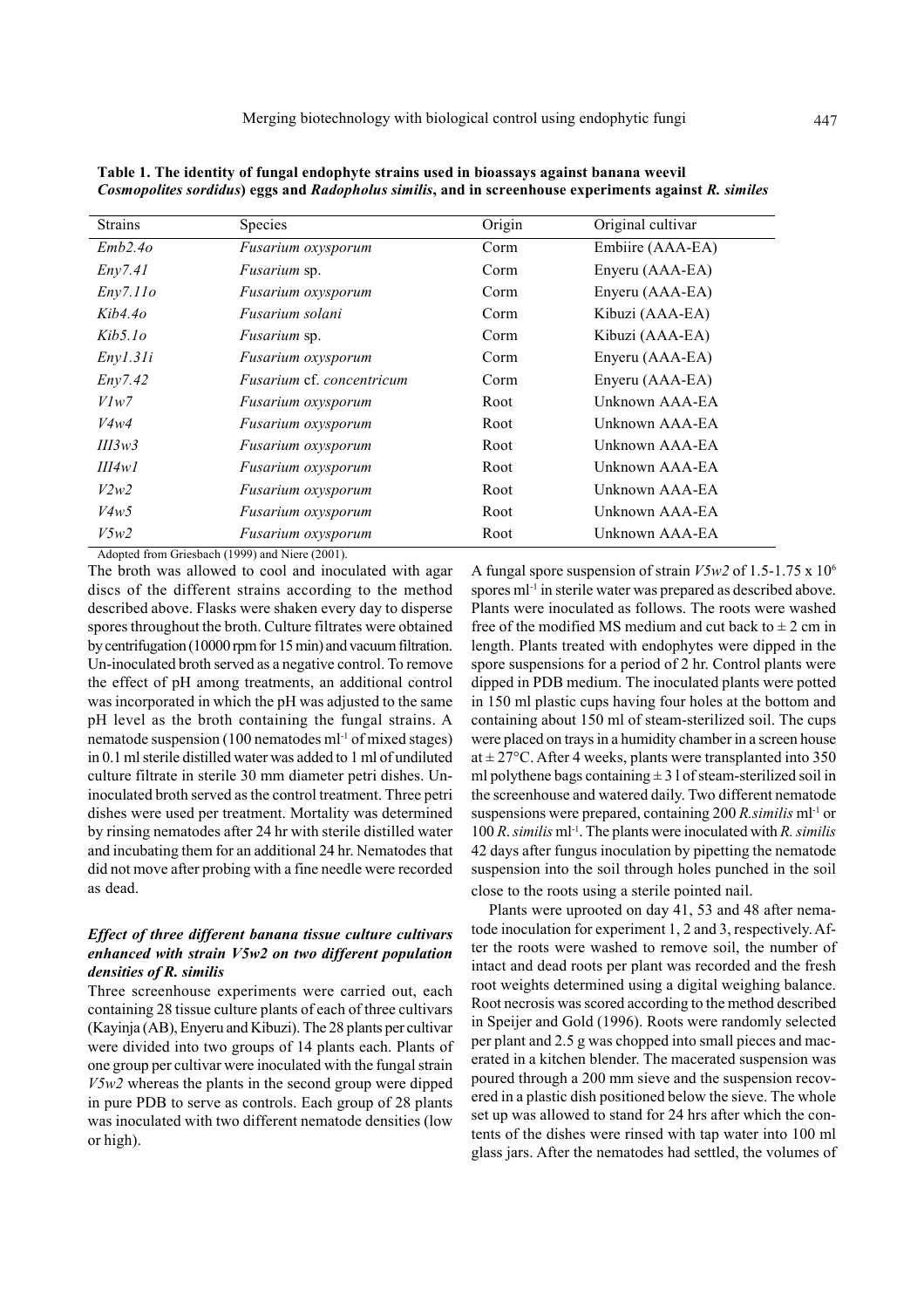the suspensions were adjusted to 25 ml by siphoning off the water layer from the top and the number of female, juvenile and male *R. similis* were counted in three aliquots of 2 ml using a dissecting microscope.

## *Data analysis*

To obtain a normal distribution with equal variances among treatments, some parameters were transformed prior to analysis. For the bioassays, percentage banana weevil egg mortality and percentage *R. similis* mortality were arcsinesquareroot transformed. For all screenhouse experiments, *R. similis* density, percentage root necrosis and percentage dead roots were squareroot (+0.5) transformed. Differences among treatments were detected using analysis of variance (ANOVA). In case of interactions, separate ANOVAs were performed. Multiple mean comparisons were performed using Tukey's studentized range test (SAS institute, 1989).

#### **Results**

#### *Cosmopolitus sordidus egg bioassays*

In both bioassays, weevil egg mortality in the controls (5.4  $\pm$  1.32% and 0.8  $\pm$  0.8% for bioassay 1 and 2, respectively) was significantly lower  $(F = 13.03, df = 12, P < 0.0001$  and *F*  $= 7.99$ , df  $= 13$ ,  $P < 0.0001$  for bioassay 1 and 2, respectively) than in the fungal treatments (Table 2). Overall, weevil egg mortalities caused by fungal endophyte strains in bioassay 1 was higher (38.93  $\pm$  1.32%) than in bioassay 2 (28.14  $\pm$ 1.55%). Fungal endophyte strains previously isolated from the roots caused higher mortalities  $(36.46 \pm 1.27\%)$  than those from the corms  $(34.66 \pm 1.40\%)$   $(F = 3.06, df = 1, P =$ 0.050).

Within the fungal treatments in bioassay 1, there were significant differences in weevil egg mortality among the different strains screened ( $F = 2.37$ , df = 11,  $P = 0.014$ ). Mortality due to fungal suspension of the different strains was between  $32.78 \pm 2.74$  and  $50.28 \pm 2.93$ %. In bioassay 2, there were no significant differences in weevil egg mortalities among fungal treatments  $(F = 0.84, df = 12, P = 0.66)$ . Egg mortalities caused by spore suspensions of the endophyte strains was between  $25.83 \pm 5.41$  and  $37.50 \pm 4.35$ %.

In both bioassays, different endophyte strains performed consistently across experiments (data not shown). However, the efficacy of the endophyte strains to cause mortality was not consistent between both bioassays. Strains *V2w2* and *V5w2* were the best strains in bioassay 1 and 2, respectively. Only two strains (*V2w2* and *III3w3*) ranked among the five best in both bioassays.

#### *Radopholus similis* **bioassays**

Percentage nematode mortality was highly different among bioassays (*F* = 28.11, df = 2, *P* < 0.0001), and a significant interaction between bioassays and treatments  $(F = 16.24, df)$  $= 20, P < 0.0001$  revealed that strains performed different

across bioassays. Within each bioassay, percentage nematode mortality in both controls was significantly lower than in the fungal treatments (Tukey's studentized range test, *P* < 0.05). Only two strains (*V4w5* and *V5w2*) ranked consistently among the five best across the three bioassays (Table 3).

# *Effect of three different banana tissue culture cultivars enhanced with strain V5w2 on two different population densities of R. similis*

The total number of nematodes per 100 g root varied across experiments (Fig 1). Across all experiments, the total number of nematodes per 100 g of root tissue was highly significantly lower in control plants than in endophyte-treated plants (*F e"* 11.76; df = 1; *P d"* 0.0002). The total number of nematodes per 100 g of root tissue was marginally non-dependent on banana cultivar in the first experiment ( $F = 2.61$ ,  $df = 2$ ,  $P =$ 0.081), but in the second and third experiments, significant differences were observed across cultivars  $(F = 5.93, df = 2,$  $P = 0.0043$  and  $F = 3.00$ , df = 2,  $P = 0.050$ , respectively) with significantly higher nematode densities in Kibuzi and Enyeru than in Kayinja. In none of the experiments was there any difference in the total number of nematodes per 100 g of root tissue between plants that had received a high nematode dose and plants that had received a low nematode dose (*F*  $d''$  3.31,  $df = 1$ ,  $P e''$  0.074).

Fresh root weight was highly significantly different between cultivars in experiments 1 and 3 ( $Fe$   $\degree$  11.51, df = 2, *P* < 0.0001) but not in experiment 2 ( $F = 1.35$ , df = 2,  $P = 0.27$ ) (Table 4). Endophyte treatment did not affect the fresh root weight in all experiments (*F* d<sup>"</sup> 0.01, df = 1, *P e*<sup>"</sup> 0.093). Percentage root necrosis differed significantly among cultivars in experiment 2 ( $F = 3.87$ , df = 2,  $P = 0.026$ ) but not in the experiments 2 and 3 (*F d*" 0.20, df = 2, *P e*" 0.24). Endophyte treatment did not affect percentage root necrosis in all experiments ( $Fd''$  0.010, df = 1,  $Pe''$  0.11). Percentage dead roots was not significantly different across cultivars in all experiments ( $F d'' 0.75$ ,  $df = 2$ ,  $Pe'' 0.39$ ) and averaged  $8.1 \pm 1.1$  (n = 83),  $2.9 \pm 0.5$  (n = 80) and  $3.9 \pm 0.8$  (n = 73) for experiments 1, 2 and 3, respectively. Endophyte treatment

## **Discussion**

Results from the C. sordidus egg bioassay indicate the capacity of spore suspensions of fungal endophytes to cause mortality to banana weevil eggs. Banana weevil egg mortality in controls was negligible, whereas all strains caused 26.7-50.0% mortality. This is in agreement with earlier results obtained by Griesbach (1999). The generally higher weevil egg mortalities recorded in bioassay 1 as compared to bioassay 2 may be due to the differences in weevil egg vitality. Eggs for bioassay 1 and 2 were obtained from two different weevil populations. This possibility is further supported by the fact that, in bioassay 1 where the mortality due to spore suspensions were higher, mortality for eggs inoculated with sterile PDB were higher too.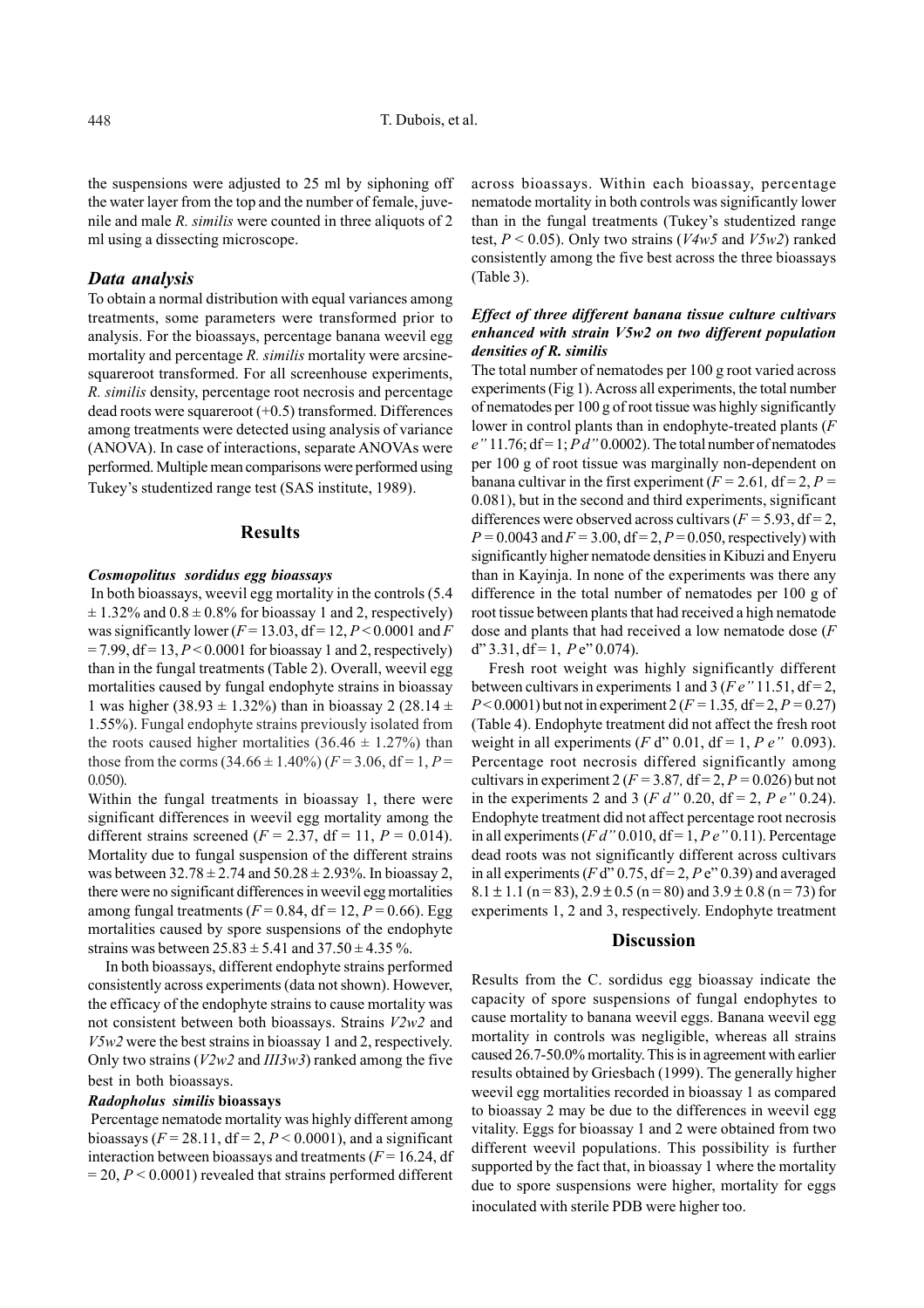| <b>Strain</b> |                   | $%$ mortality (Mean $\pm$ |  |
|---------------|-------------------|---------------------------|--|
|               | Bioassy 1         | Bioassy 1                 |  |
| Control       | $5.4 \pm 1.9$     | $0.8 \pm 0.8$             |  |
| Enyl.31i      | $39.0 \pm 5.2ab$  | $35.8 \pm 3.1a$           |  |
| Eny7.11o      | $37.3 \pm 4.0$ ab | $30.8 \pm 4.7$ a          |  |
| Eny7.41       | $34.0 \pm 5.0$    | $28.3 \pm 6.0 a$          |  |
| Env7.42       | $50.0 \pm 3.8a$   | $30.0 \pm 3.7a$           |  |
| III3w3        | $45.0 \pm 4.6a$   | $37.5 \pm 4.3a$           |  |
| III4w1        | $43.7 \pm 3.5ab$  | $27.5 \pm 5.6a$           |  |
| Kib4.4o       | $32.3 \pm 2.0$    | $25.8 \pm 5.4a$           |  |
| Kib5.1o       | $41.2 \pm 2.4ab$  |                           |  |
| Emb2.40       |                   | $30.8 \pm 3.8a$           |  |
| Vlw7          | $41.0 \pm 4.4ab$  | $30.0 \pm 3.7a$           |  |
| V4w4          | $32.8 \pm 2.7$    | $28.3 \pm 6.9a$           |  |
| V5w2          | $34.6 \pm 3.7b$   | $37.5 \pm 5.2a$           |  |
| V2w2          | $50.3 \pm 2.9a$   | $35.0 \pm 3.7a$           |  |
| V4w5          | $42.9 \pm 3.6ab$  | $26.7 \pm 4.2a$           |  |

**Table 2. Percentage mortality of banana weevil (***Cosmopolites sordidus***) eggs by spore suspensions of**  *Fusarium* **spp. Endophytes** 

Means in the same column followed by different letters are significantly different at  $P < 0.05$  (Tukey's studentized range test).  $N = 8$  for each strain within a bioassay.

**Table 3. Percentage mortality of male, female and juvenile** *Radopholus similis* **by culture filtrates of**  *Fusarium* **spp. Endophytes** 

| <b>Strain</b>       |                              | $%$ mortality (Mean $\pm$ SE |                    |
|---------------------|------------------------------|------------------------------|--------------------|
|                     | Bioassay 1                   | <b>Bioassay 2</b>            | Bioassay 3         |
| pH-Kijuszed control | Kayin <b>ja</b> $.8 \pm 1.2$ | $14.2 \pm 2.1$               | $36.9 \pm 4.8$     |
| Unadjusted control  | $79.1 \pm 3.6$               | $41.2 \pm 2.7$               | $46.7 \pm 12.4$    |
| Emb2.40             | $97.7 \pm 0.6ab$             | $97.4 \pm 1.5ab$             | $96.1 \pm 1.1$ abc |
| Enyl.31i            | $99.0 \pm 0.5$ ab            | $99.1 \pm 0.9ab$             | $77.6 \pm 5.1$ dc  |
| Eny7.11o            | $99.6 \pm 0.4a$              | $100.0 \pm 0.0a$             | $84.2 \pm 3.0$ dc  |
| III3w3              | $100.0 \pm 0.0a$             | $76.4 \pm 1.1c$              | $88.2 \pm 2.6$ bcd |
| III4w1              | $98.6 \pm 0.7ab$             | $98.5 \pm 0.8ab$             | $84.8 \pm 4.8$ dc  |
| Vlw7                | $94.2 \pm 0.5b$              | $95.3 \pm 1.3b$              | $97.5 \pm 0.4ab$   |
| V2w2                | $98.0 \pm 1.3ab$             | $97.0 \pm 1.6ab$             | $100.0 \pm 0.0a$   |
| V4w5                | $99.6 \pm 0.4a$              | $100.0 \pm 0.0a$             | $89.9 \pm 2.5$ bcd |
| V5w2                | $99.2 \pm 0.8$ ab            | $100.0 \pm 0.0a$             | $99.0 \pm 1.0a$    |

Means in the same column followed by different letters are significantly different at  $P < 0.05$  (Tukey's studentized range test).  $N = 3$  for each strain within a bioassay.



Enyeru

Fig. 1. *Radopholus similis* densities in Enyeru, Kibuzi (AAA-EA) and Kayinja (AB) banana plants with or without endophytic *Fusarium* strain *V5w2*.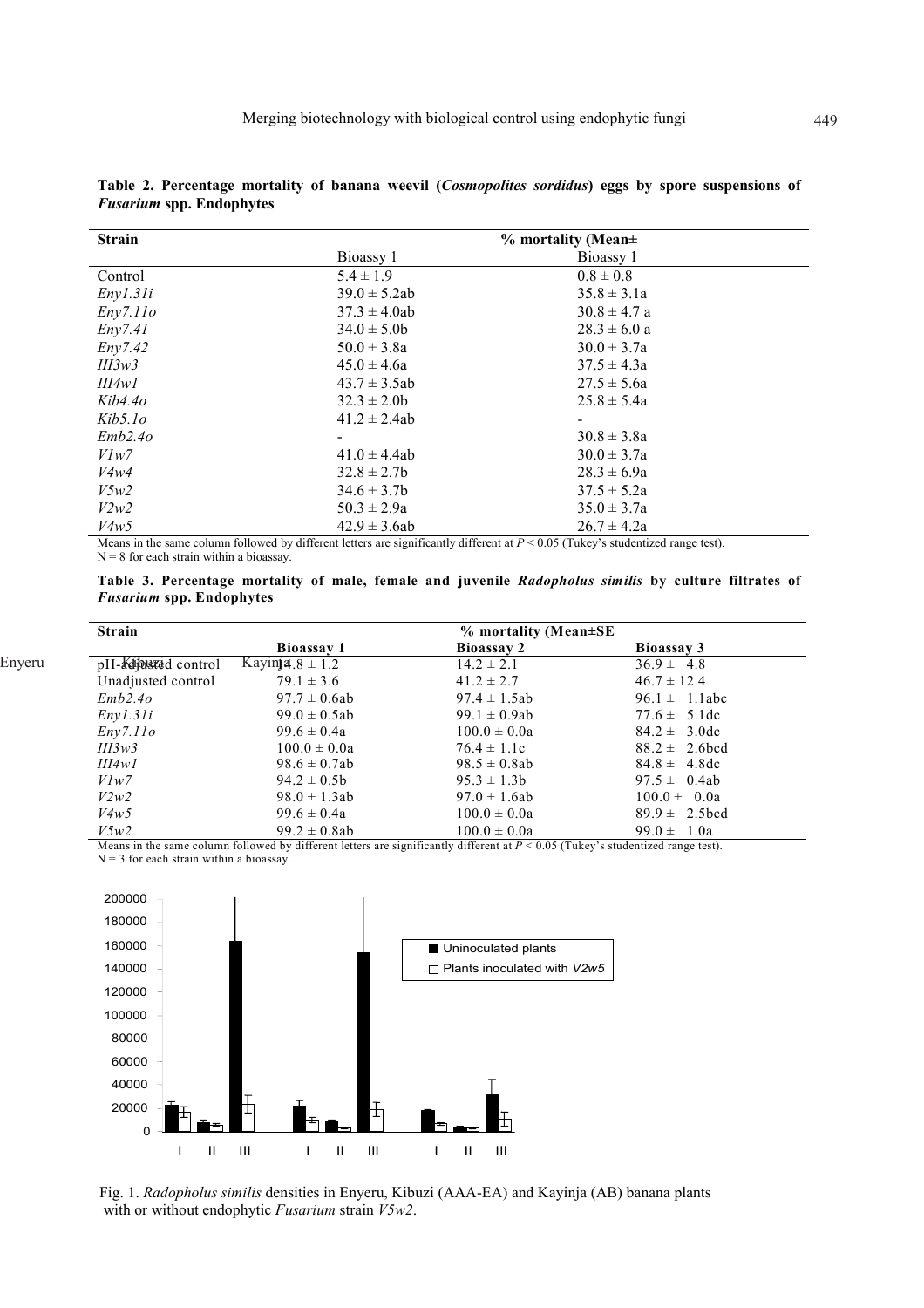In all *R. similis* bioassays, fungal filtrates of all strains caused 84.2-100% mortality, whereas *R. similis* mortality in pH-adjusted control medium was only 14.2-36.9%. Because fungal filtrates do not contain spores or mycelium, these mortality rates are a strong indication of the production of nematicidal metabolites by the strains tested. Strains are continuously being isolated and screened against *R. similis* at IITA. Since all nine strains tested against *R. similis* caused near 100% mortality, modifications have to be incorporated in subsequent bioassays to differentiate the best strains for further tests in the screenhouse. In future bioassays, culture filtrate dilutions will be used that will more closely mimic the natural conditions in banana plants encountered by *R. similis* and that will be able to differentiate strains.

Interestingly, strain *V5w2* seems to be adapted to cause mortality in both *C. sordidus* and *R. similis*. The effectiveness of a single strain against both the banana weevil and *R. similis* opens up the possibility of using a single endophyte strain to target the two pests that usually occur simultaneously in the field.

When strain *V5w2* was inoculated into tissue culture plants, *R. similis* densities were always much lower in endophyte-inoculated plants than in control plants. The exact mechanism employed by the fungal strain to limit nematode population reproduction inside the root tissues of the inoculated banana plants was not investigated in this experiment. However, production of metabolites with possible nematicidal properties was demonstrated in the *R. similis* bioassays and has been reported to occur among fungi that inhabit plant tissues as endophytes (Sikora and Schuster, 1999). It is likely that the metabolites produced by these endophytes interfered with the reproduction of the nematodes hence leading to lower population densities inside the roots. The activity of strain *V5w2* against *R. similis* reproduction was not influenced by initial *R. similis* density. This demonstrates that endophytes have the potential to be equally effective against a wide range of pest densities.

The three banana cultivars (Enyeru, Kibuzi and Kayinja) showed major differences in the densities of *R. similis* extracted from their root tissues. Kayinja registered lower *R. similis* densities as compared to Enyeru and Kibuzi. Speijer and Bosch (1996) reported variations in nematode susceptibility among banana cultivars based on studies with the nematode *Pratylenchus goodeyi*. Their results suggested that the East African highland banana cultivars were more susceptible to nematodes than an exotic *Musa* cultivar such as Kayinja. However another reason that may explain the low *R. similis* densities in Kayinja could be the higher colonization ability of the endophytes in this cultivar compared to Enyeru and Kayinja.

The fresh root weight of control plants was not consistently different from the fresh root weight in endophyte-inoculated plants, indicating that dry matter accumulation and possibly water storage in banana root tissues were not affected by the endophytes. Fresh root

|            |                        |  |                |                |        |                                                                    |        |                       |        | Table 4. Percentage root necrosis and fresh root weight in banana cultivars Enyeru, Kayinja and Kibuzi.                            |                |                           |  |
|------------|------------------------|--|----------------|----------------|--------|--------------------------------------------------------------------|--------|-----------------------|--------|------------------------------------------------------------------------------------------------------------------------------------|----------------|---------------------------|--|
| Cultivar   | Root necrosis (%)      |  |                |                |        |                                                                    |        | Fresh root weight (g) |        |                                                                                                                                    |                |                           |  |
|            | Exp. 1 Exp. 2          |  |                |                | Exp. 3 |                                                                    | Exp. 1 |                       | Exp. 2 |                                                                                                                                    | Exp. 3         |                           |  |
|            | $n$ Mean $\pm$ n<br>SE |  |                |                |        | $Mean \pm SE$ N $Mean \pm SE$                                      |        | $n$ Mean $\pm$ SE     |        | $N$ Mean $\pm$ SE                                                                                                                  |                | $Mean \pm SE$             |  |
| Enyeru     | $27$ 5.1 $\pm$ a 26    |  |                |                |        | 8.5 $\pm$ a 2 2.5 $\pm$ 1.2                                        |        | a 2 $3.2 \pm 0.3$     |        | b 2 $11.0 \pm 0.7$                                                                                                                 | a 26           | $7.0 \pm 0.7$             |  |
|            |                        |  |                |                |        |                                                                    |        |                       |        |                                                                                                                                    |                |                           |  |
| Kayinja 28 | $4.2 \pm a$ 27<br>1.8  |  |                | $2.9 \pm$      |        | $1.1 \pm 0.4$                                                      | a      | $5.6 \pm 0.4$         |        | $13.1 \pm 0.8$                                                                                                                     | $\frac{26}{5}$ | $9.2 \pm$                 |  |
|            |                        |  |                |                |        |                                                                    |        |                       |        |                                                                                                                                    |                | $\widetilde{\phantom{a}}$ |  |
| Kibuzi     | 28 5.2 $\pm$ a 24      |  |                | $6.6 \pm a$    |        | $3.6 \pm 1.4$                                                      |        | $3.2 \pm 0.2$         |        | $10.4 \pm 0.8$                                                                                                                     | b 26           | $4.8 +$                   |  |
|            |                        |  | $\overline{a}$ | $\overline{a}$ |        |                                                                    |        |                       |        |                                                                                                                                    |                | $\overline{0}$            |  |
|            |                        |  |                |                |        |                                                                    |        |                       |        | Leans within each column followed by the same letter are not significantly different (Tukey's studentized range test, $P > 0.05$ ) |                |                           |  |
|            |                        |  |                |                |        | Data from treatments with or without endophyte $V5w2$ were pooled. |        |                       |        |                                                                                                                                    |                |                           |  |